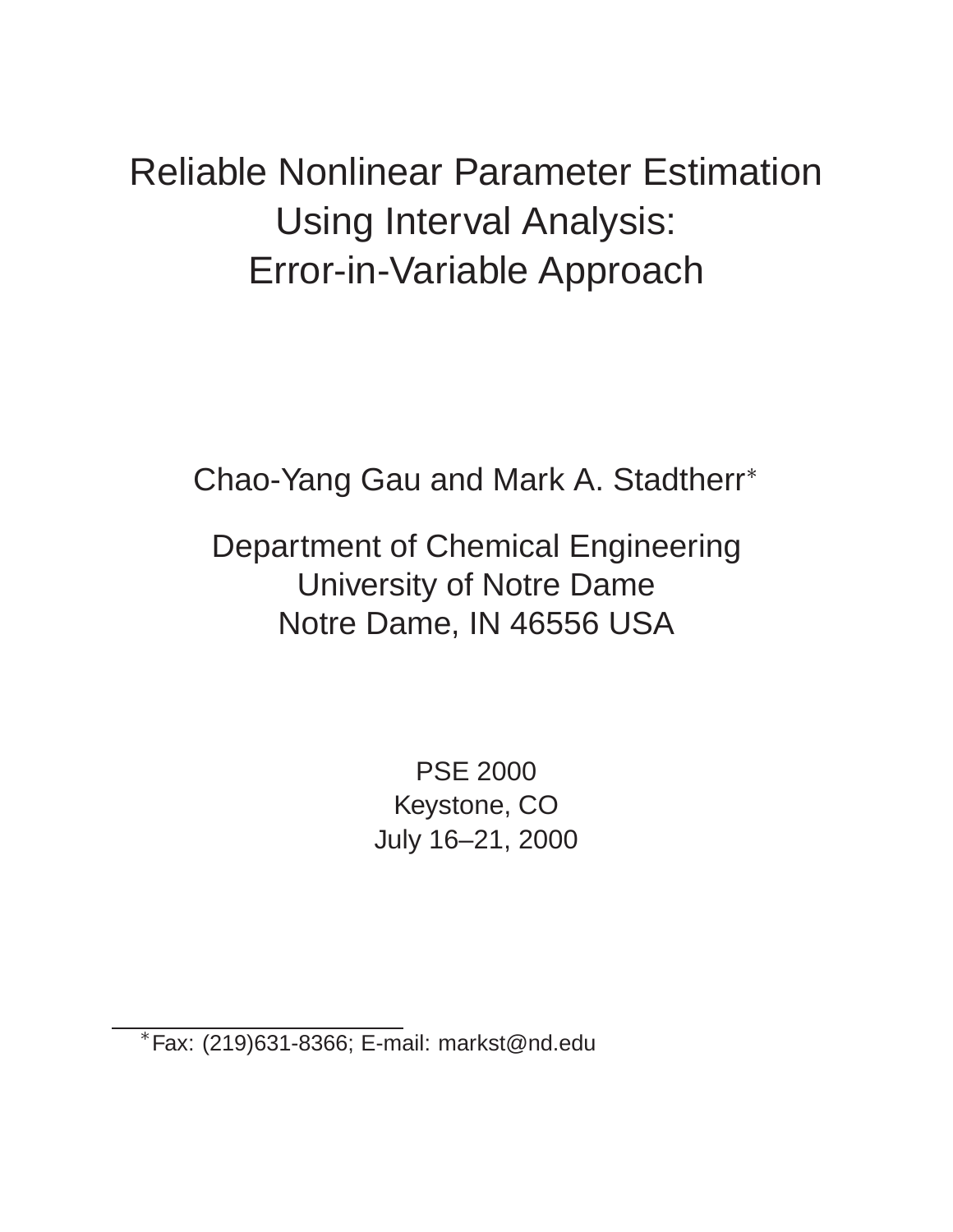### **Summary**

- The objective function in nonlinear parameter estimation problems may have multiple local optima.
- Standard methods for parameter estimation are local methods that provide no guarantee that the global optimum, and thus the best set of model parameters, has been found.
- Interval analysis provides a mathematically and computationally guaranteed method for reliably solving parameter estimation problems, finding the globally optimal parameter values.
- This is demonstrated using three example problems:
	- **–** Vapor-liquid equilibrium model
	- **–** CSTR model
	- **–** Batch reaction kinetics model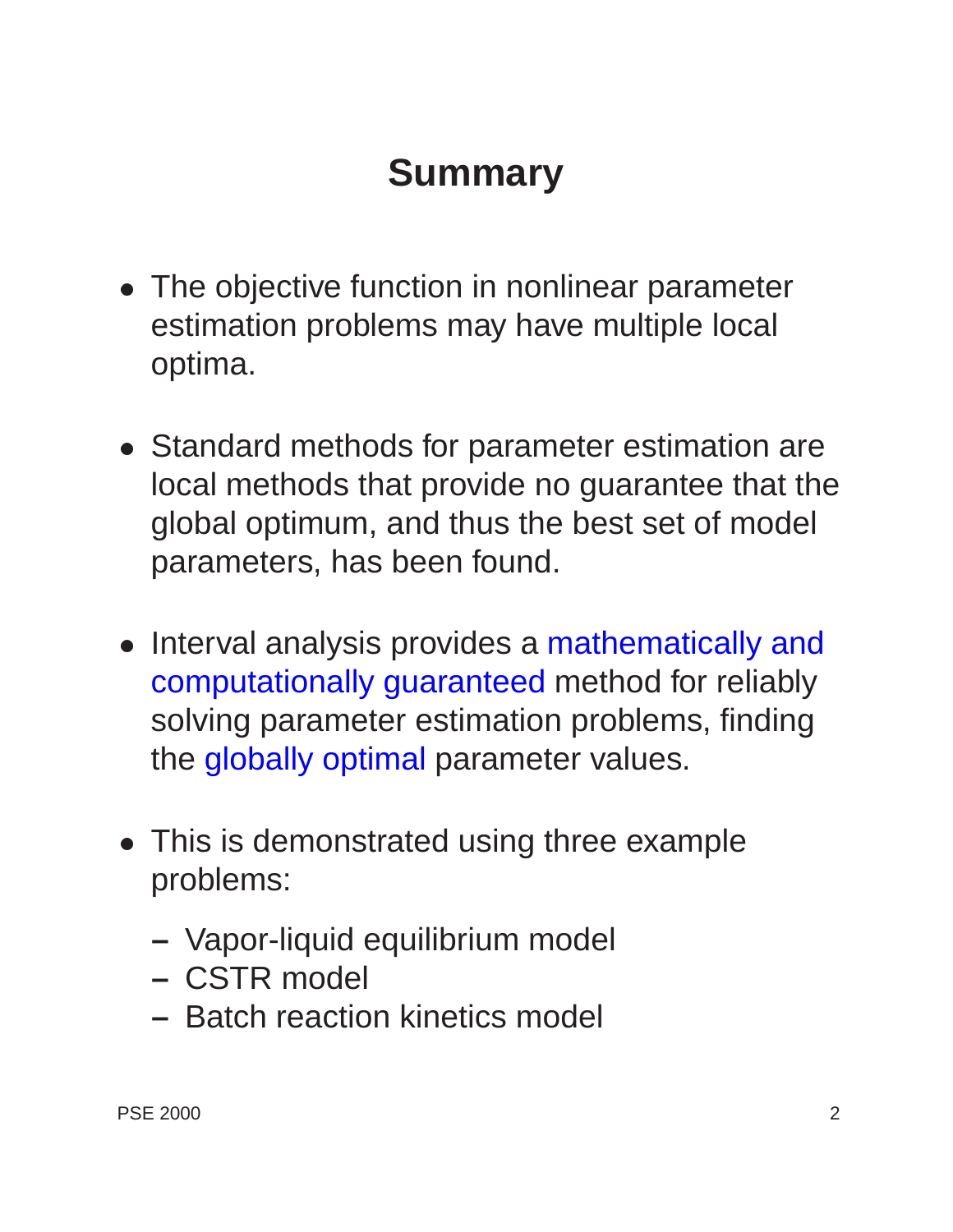### **Background—Parameter Estimation**

- "Standard" approach
	- **–** A distinction is made between dependent and independent variables.
	- **–** It is assumed there are no measurement errors in the independent variables.
	- **–** Result is an estimate of the parameter vector.
- "Error-in-variable" (EIV) approach
	- **–** Measurement errors in all (dependent and independent) variables are taken into account.
	- **–** Result is an estimate of the parameter vector, and of the "true" values of the measured variables.
	- **–** Simultaneous parameter estimation and data reconciliation.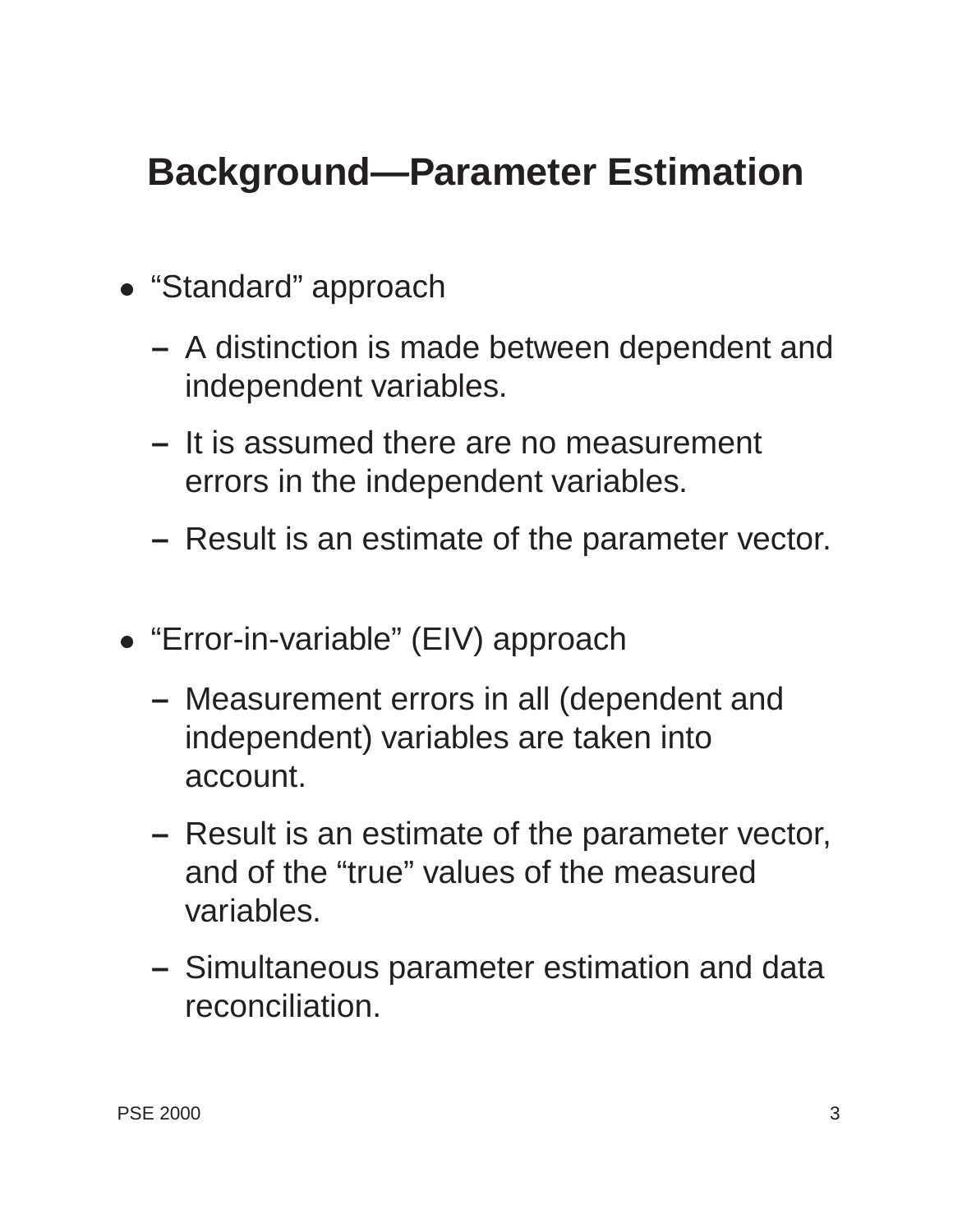#### **Parameter Estimation (cont'd)**

- $\bullet\,$  Measurements  $\mathbf{z}_i=(z_{i1},...,z_{in})^\mathrm{T}$  from  $i = 1, \ldots, m$  experiments are available.
- Measurements are to be fit to a model (*p* equations) of the form  $f(\theta, z) = 0$ , where  $\boldsymbol{\theta} = (\theta_1, \theta_2, \ldots, \theta_q)^\mathrm{T}$  is an unknown parameter vector.
- There is a vector of measurement errors  ${\bf e}_i = \tilde{\bf z}_i - {\bf z}_i, i = 1,\ldots,m$ , that reflects the difference between the measured values  $z_i$  and the unknown "true" values  $\tilde{\mathbf{z}}_i$ .
- The standard deviation associated with the measurement of variable j is  $\sigma_i$ .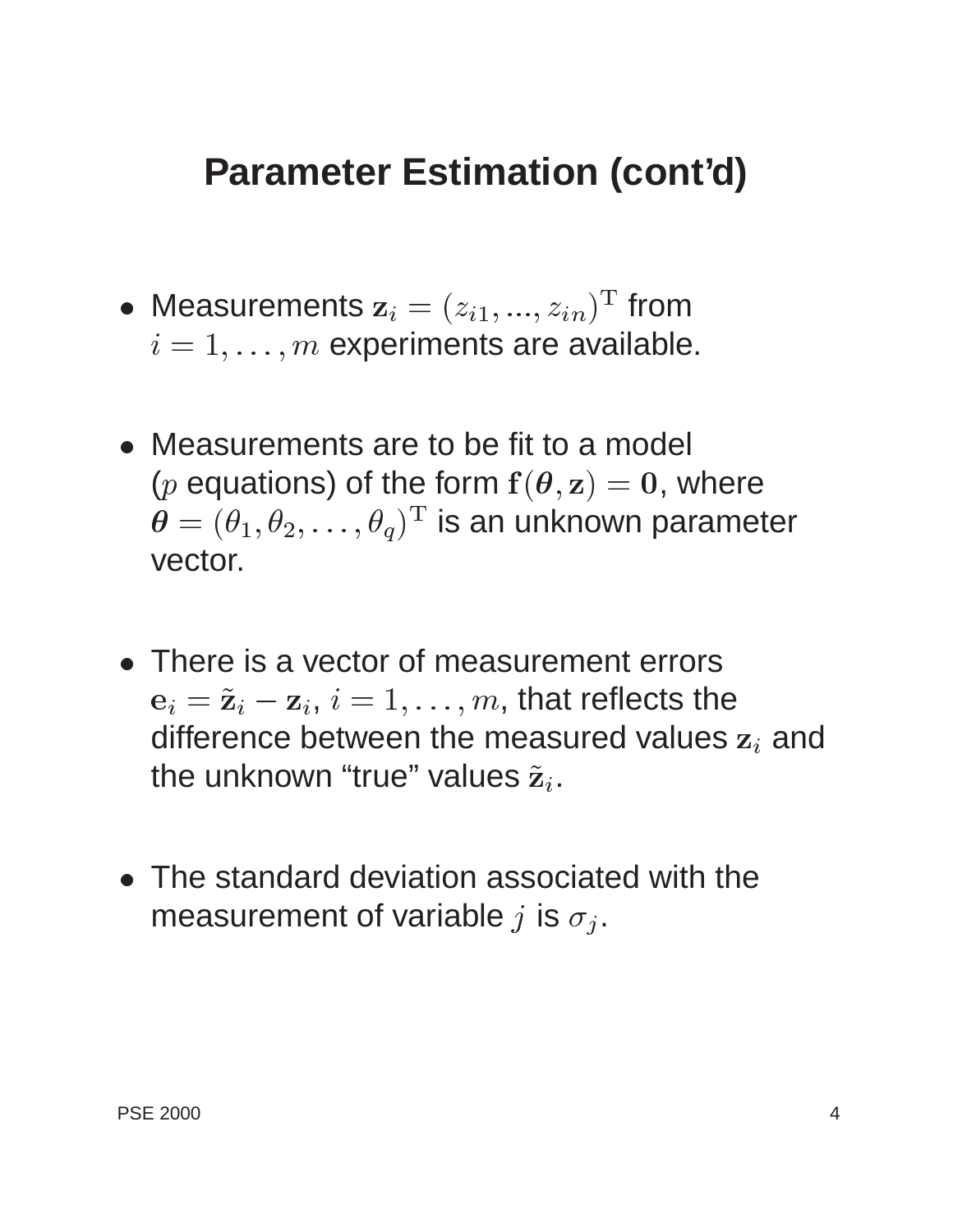#### **Parameter Estimation (cont'd)**

 Using a maximum likelihood estimation with usual assumptions, the EIV parameter estimation problem is

$$
\min_{\boldsymbol{\theta}, \tilde{\textbf{z}}_i} \; \sum_{i=1}^m \sum_{j=1}^n \frac{(\tilde{z}_{ij}-z_{ij})^2}{\sigma_j^2}
$$

subject to the model constraints

$$
\mathbf{f}(\boldsymbol{\theta}, \tilde{\mathbf{z}}_i) = \mathbf{0}, \ \ i = 1, \ldots, m.
$$

- $\bullet\,$  This is an  $(\,nm+q)\,$ -variable optimization problem.
- $\bullet\,$  Since optimization is over both  $\theta$  and  $\tilde{\mathbf{z}}_i, \quad$  $i = 1, \ldots, m$ , this is likely to be a nonlinear optimization problem even for models that are linear in the parameters.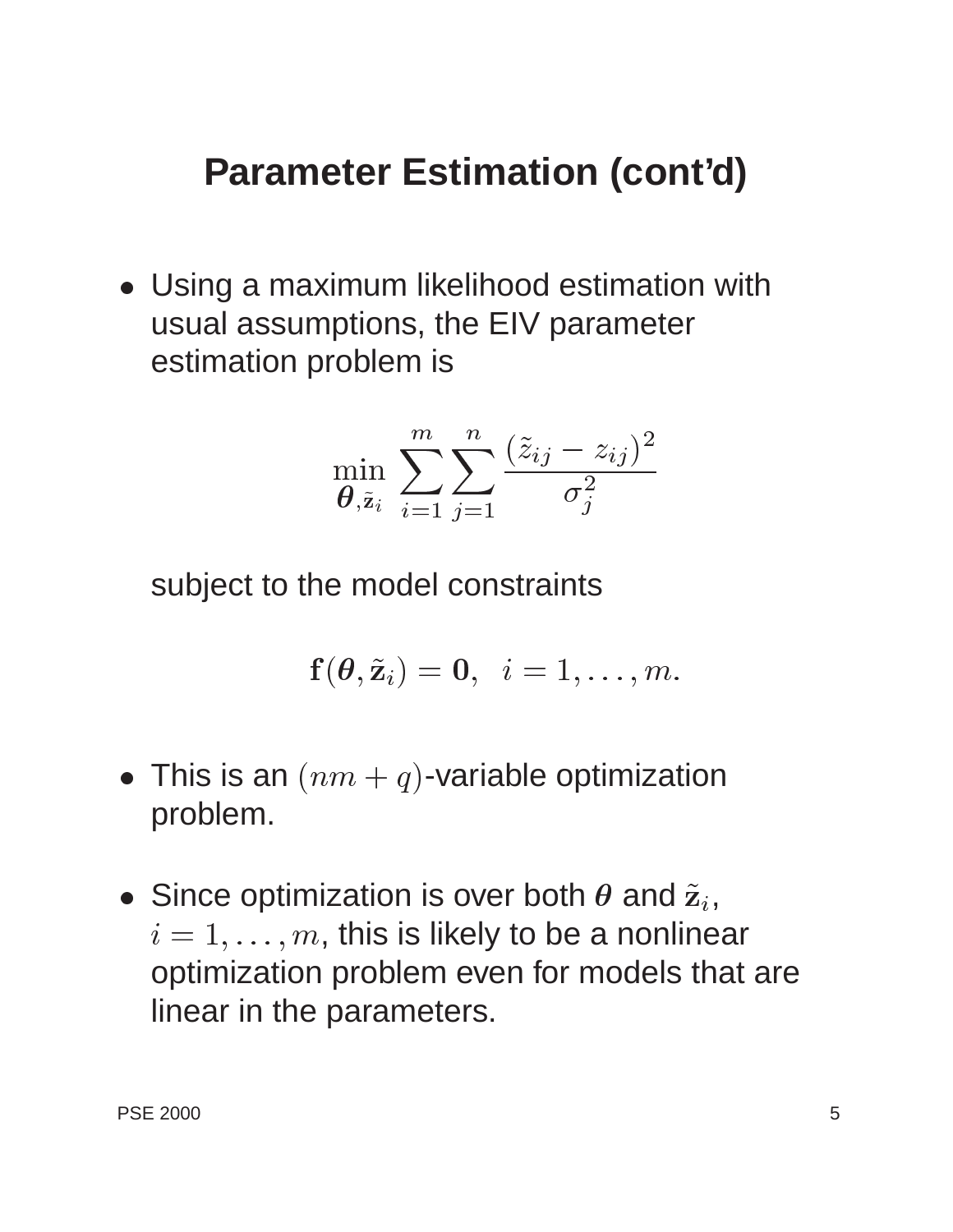#### **Parameter Estimation (cont'd)**

 $\bullet\,$  If the  $p$  model equations can be used to solve algebraically for  $p$  of the  $n$  variables, then an unconstrained formulation can be used

$$
\min_{\boldsymbol{\theta}, \tilde{\mathbf{v}}_i} \; \phi(\boldsymbol{\theta}, \tilde{\mathbf{v}}_i)
$$

- $\bullet~~\tilde{\textbf{v}}_i,~i = 1,\dots,m,$  refers to the  $n-p$  variables not eliminated using the model equations.
- $\bullet \;\phi(\bm{\theta}, \tilde{\mathbf{v}}_i)$  is the previous objective function after elimination of the  $p$  variables by substitution.
- Could solve by seeking stationary points: Solve  $\mathbf{g}(\mathbf{y}) \equiv \nabla \phi(\mathbf{y}) = \mathbf{0},$  where  $\mathbf{y} = (\boldsymbol{\theta}, \tilde{\mathbf{v}}_i)^\mathrm{T}.$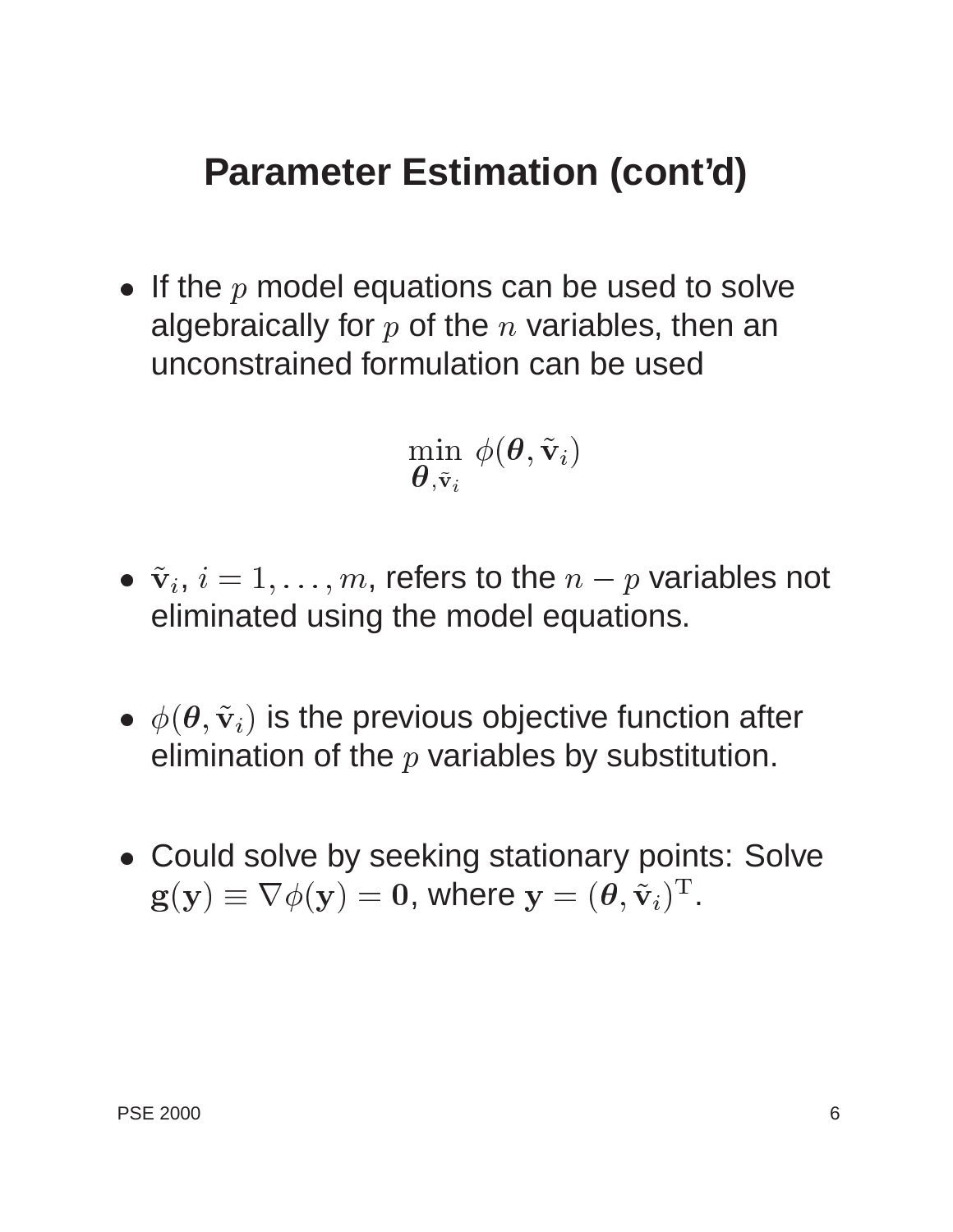# **Solution Methods**

- Various local methods have been used.
	- **–** SQP (for constrained formulation)
	- **–** Broyden (for unconstrained formulation)
	- **–** Etc.
- Since most EIV optimization problems are nonlinear, and many may be nonconvex, local methods may not find the global optimum.
- Esposito and Floudas (1998) apply a powerful global optimization technique using branch-and-bound with convex underestimators.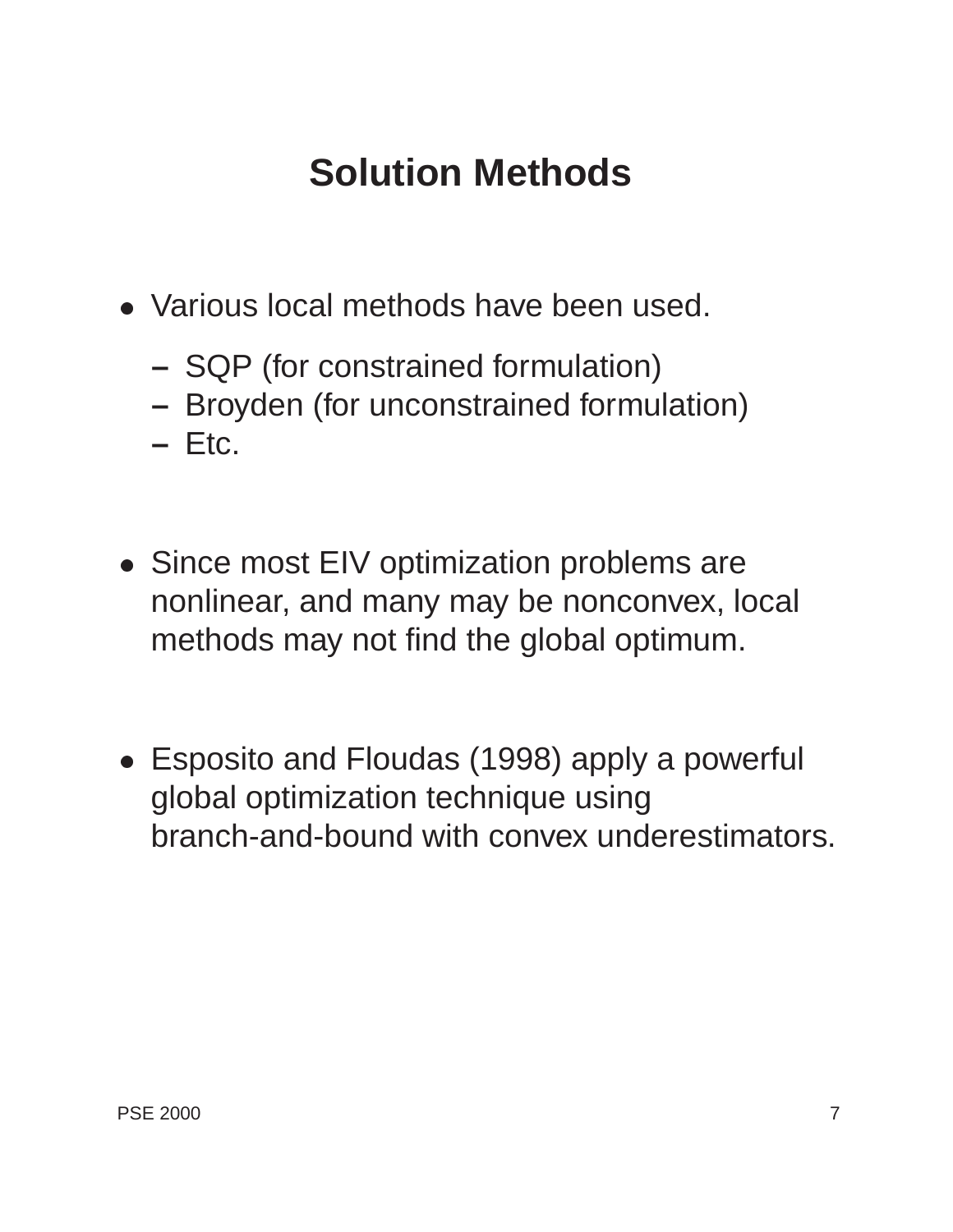# **Solution Methods (cont'd)**

- An alternative is the use of interval analysis, in particular an Interval-Newton/Generalized Bisection (IN/GB) approach.
	- **–** For unconstrained formulation, IN/GB can be used to find (enclose) **all** roots of  $g(y) = 0$ ; that is, to find **all** stationary points.
	- **–** For constrained formulation, IN/GB can be used to find (enclose) **all** KKT points.
	- **–** IN/GB can be combined with branch-andbound so that stationary points or KKT points that cannot be the global minimum need not be found.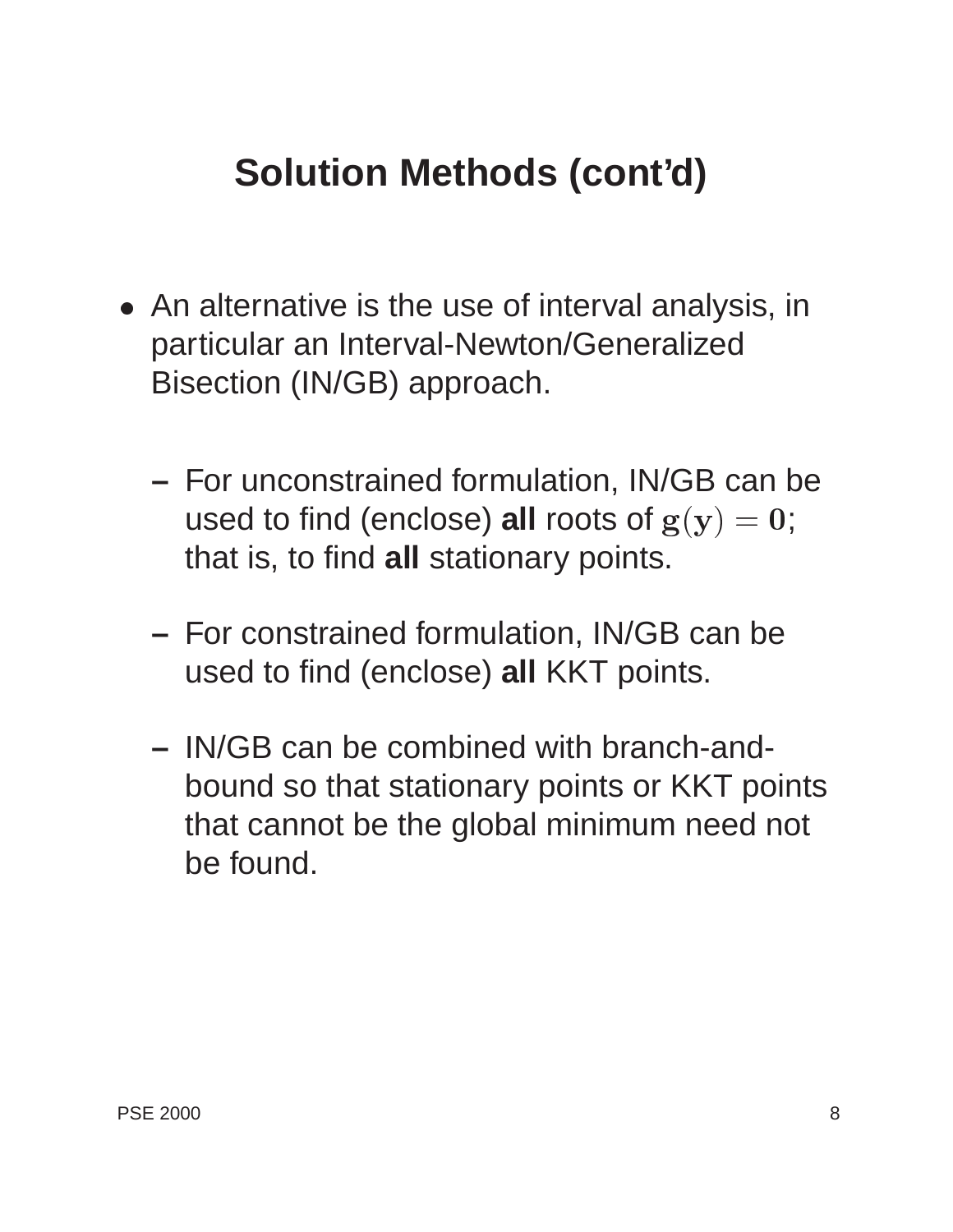#### **Background—Interval Analysis**

- $\bullet\,$  A real interval  $X=[a,b]=\{x\in \Re\mid a\leq x\leq b\}$  is a segment on the real number line and an interval vector  $\mathbf{X}=(X_1,X_2,...,X_n)^T$  is an  $n$ -dimensional rectangle or "box".
- $\bullet\,$  Basic interval arithmetic for  $X=[a,b]$  and  $Y = [c, d]$  is X op  $Y = \{x \text{ op } y \mid x \in X, y \in Y\}$ where op  $\in \{+, -, \times, \div\}$ . For example,  $X + Y = [a + c, b + d].$
- Interval elementary functions (e.g.  $\exp(X)$ ,  $log(X)$ , etc.) are also available.
- Computed endpoints are **rounded out** to guarantee the enclosure.
- $\bullet\,$  The interval extension  $F({\bf X})$  encloses all values of  $f(\mathbf{x})$  for  $\mathbf{x} \in \mathbf{X}$ .
- Interval extensions can be computed using interval arithmetic (the "natural" interval extension), or with other techniques.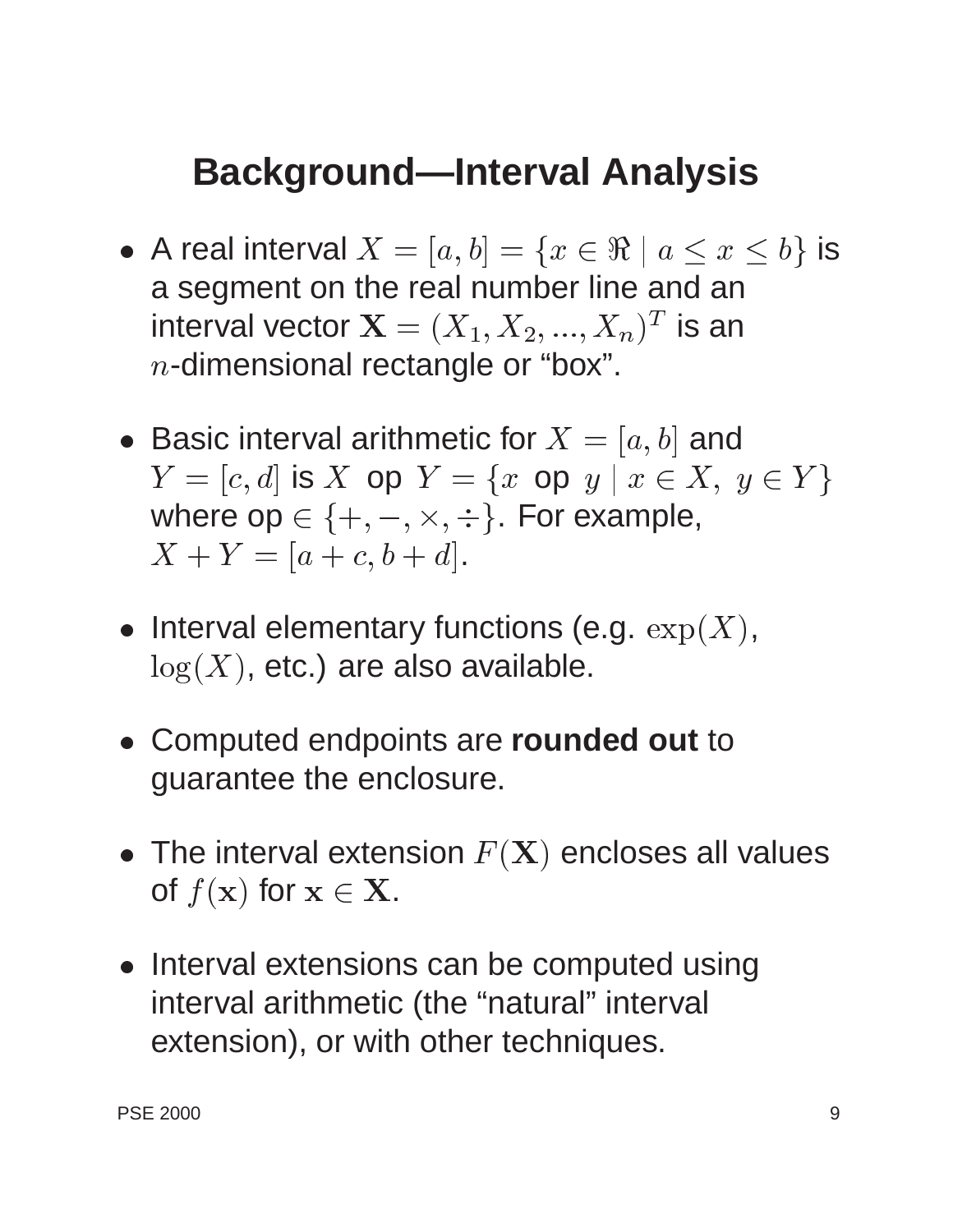#### **Interval Approach for Problem Solving**

- **Interval Newton/Generalized Bisection (IN/GB)** 
	- **–** Given a system of equations to solve and an initial interval (bounds on all variables):
	- **–** IN/GB can find (enclose) with mathematical and computational certainty either all solutions or determine that no solutions exist. (e.g., Kearfott, 1996; Neumaier, 1990)
- A general purpose approach: requires no simplifying assumptions or problem reformulations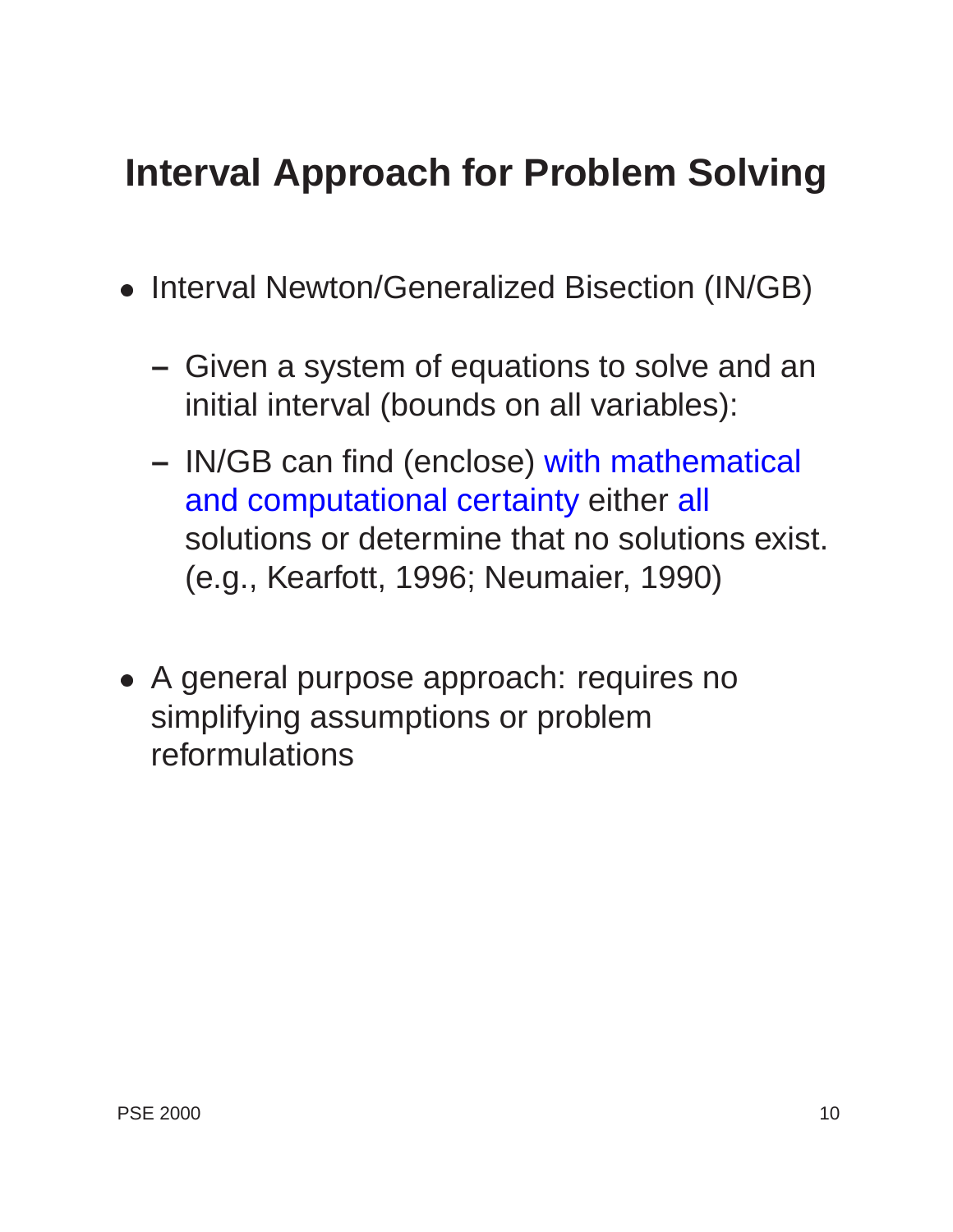# **Interval Approach (Cont'd)**

Problem: Solve  $f(x) = 0$  for all roots in initial interval  $\mathbf{X}^{(0)}.$ 

Basic iteration scheme: For a particular subinterval (box),  $\mathbf{X}^{(k)}$ , arising from some branching (bisection) scheme, perform root inclusion test:

- Compute the interval extension (range) of each function in the system.
- If 0 is not an element of each range, delete (prune) the box.
- If 0 is an element of each range, then compute the *image*,  $\mathbf{N}^{(k)}$ , of the box by solving the interval Newton equation

$$
F'(\mathbf{X}^{(k)})(\mathbf{N}^{(k)}-\mathbf{x}^{(k)})=-\mathbf{f}(\mathbf{x}^{(k)})
$$

- $\bullet\,$   $\mathbf{x}^{(k)}$  is some point in the interior of  $\mathbf{X}^{(k)}.$
- $\bullet \ \ F' \left( {{\bf{X}}^{(k)}} \right)$  is an interval extension of the Jacobian of  $\mathbf{f}(\mathbf{x})$  over the box  $\mathbf{X}^{(k)}.$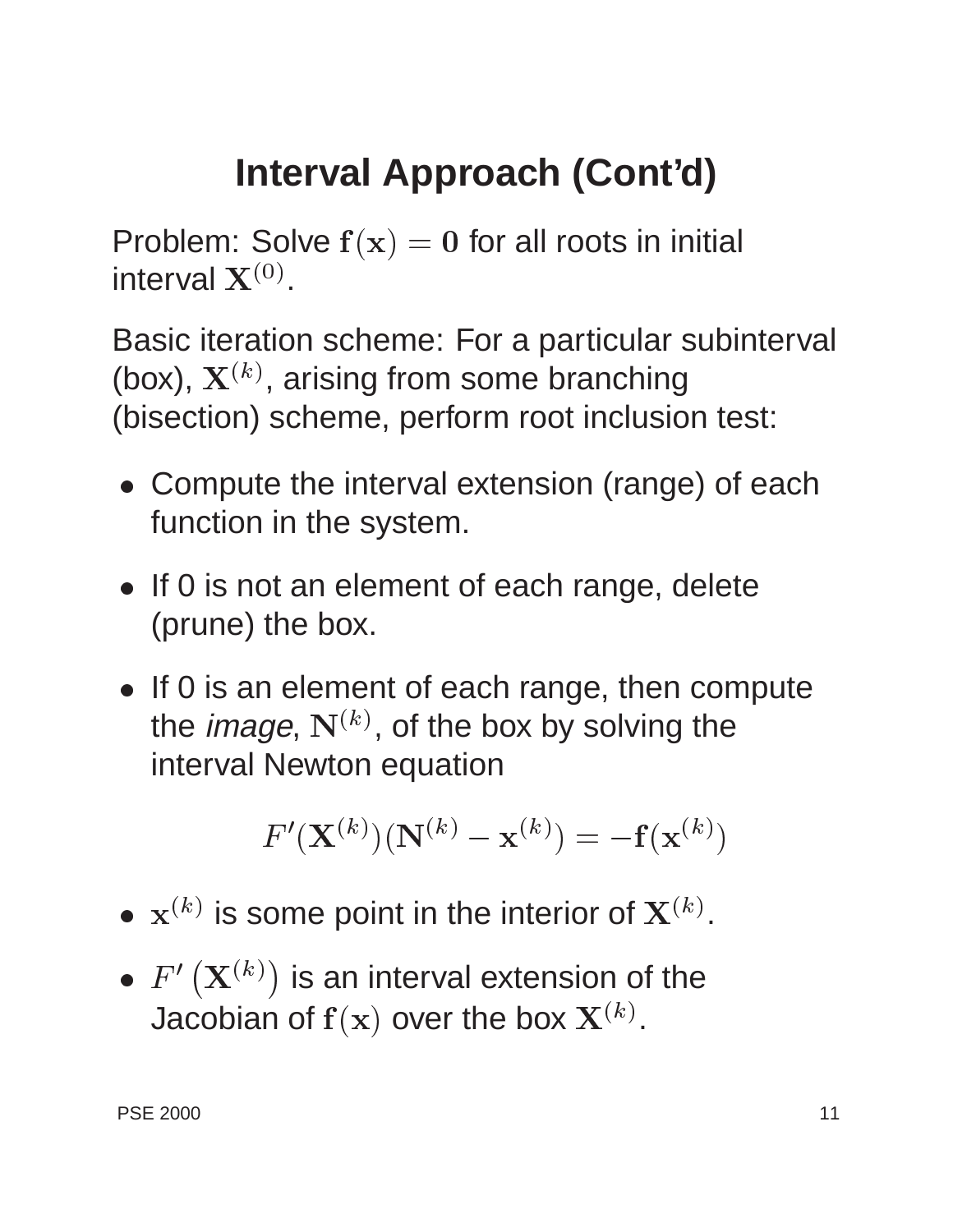#### **Interval Newton Method**



 $\bullet\,$  There is no solution in  $\mathbf{X}^{(k)}.$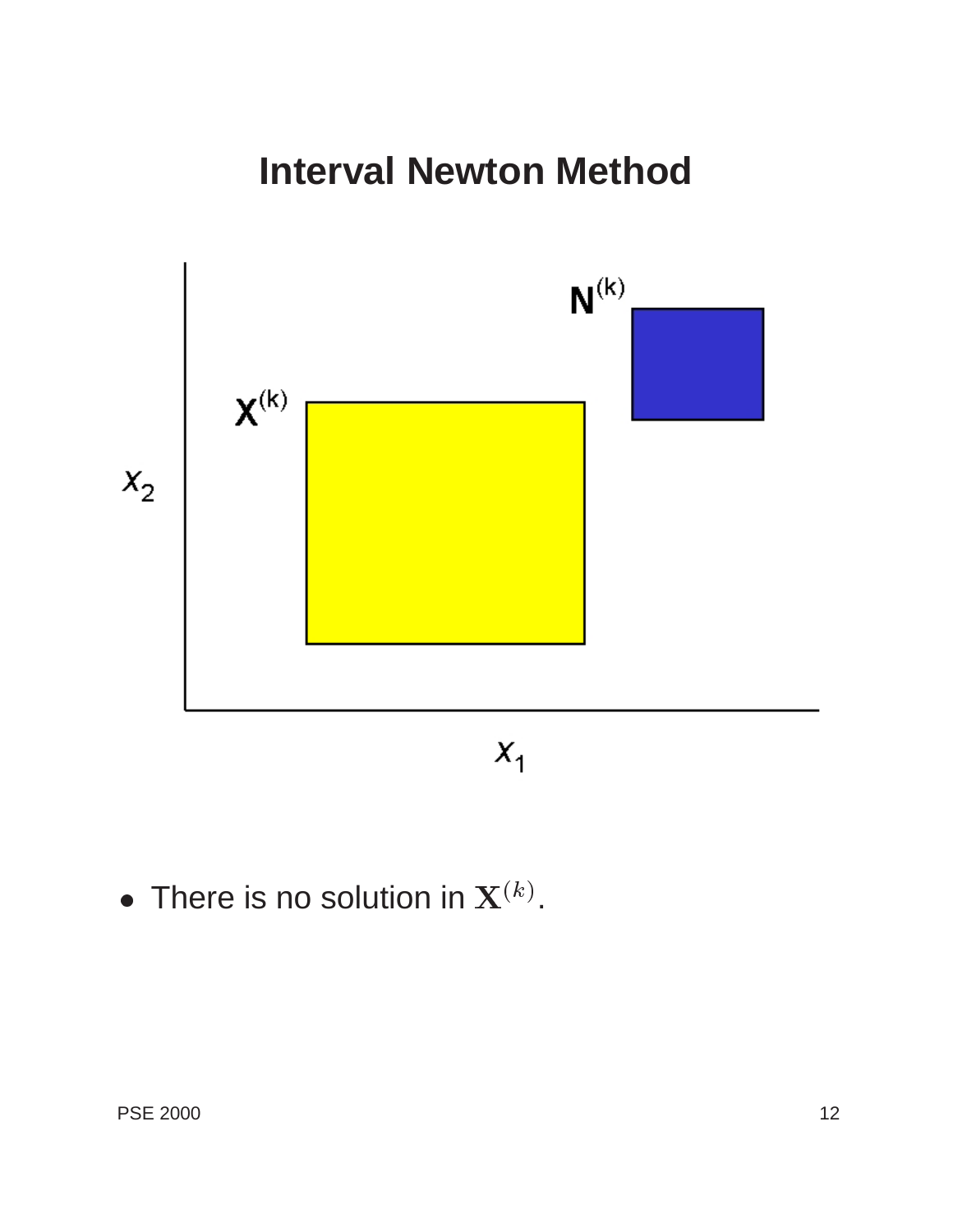#### **Interval Newton Method**



- $\bullet\,$  There is a *unique* solution in  $\mathbf{X}^{(k)}.$
- $\bullet\,$  This solution is in  $\mathbf{N}^{(k)}.$
- Point Newton method will converge to solution.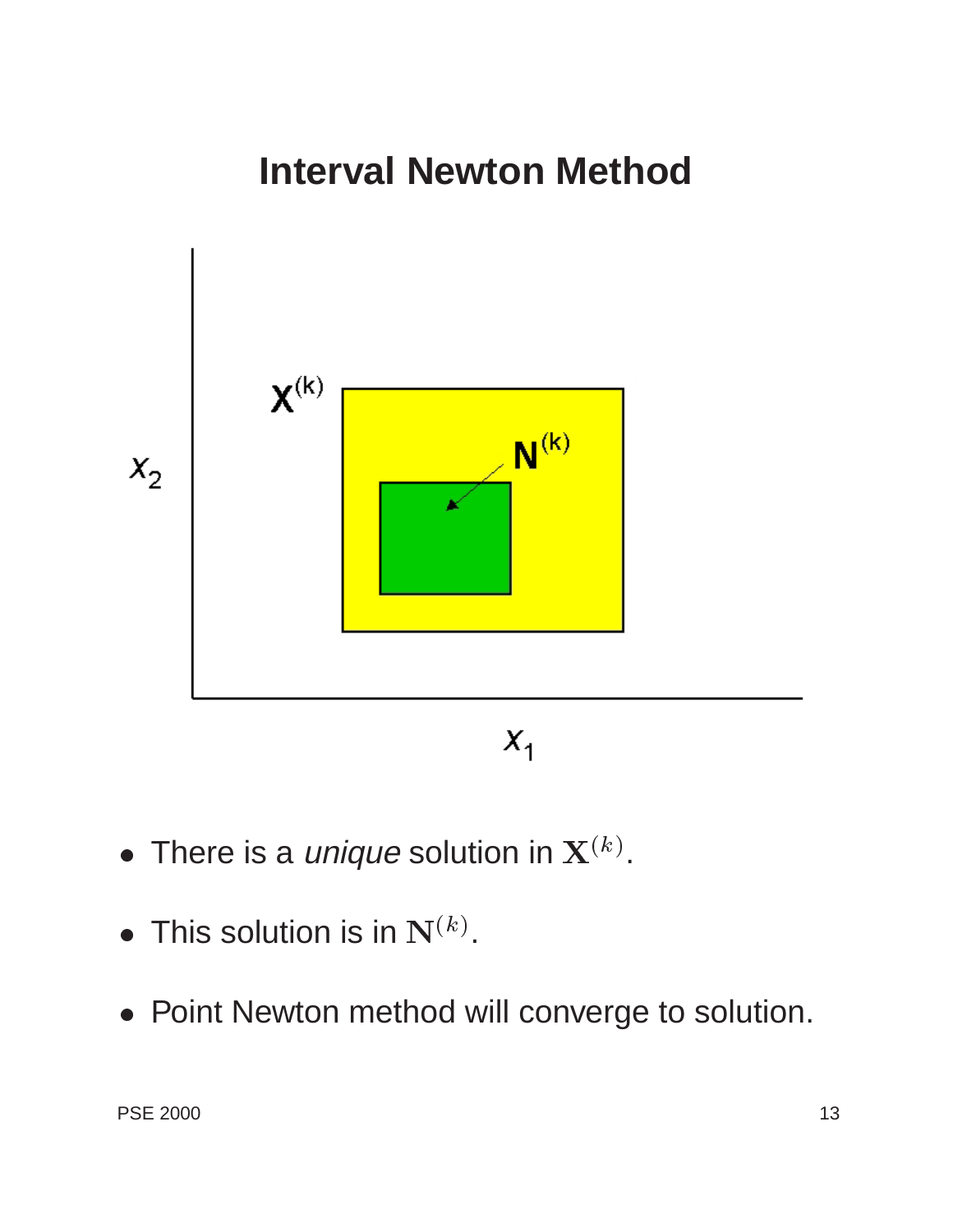

- $\bullet\,$  Any solutions in  $\mathbf{X}^{(k)}$  are in intersection of  $\mathbf{X}^{(k)}$ and  $\mathbf{N}^{(k)}.$
- If intersection is sufficiently small, repeat root inclusion test.
- Otherwise, bisect the intersection and apply root inclusion test to each resulting subinterval.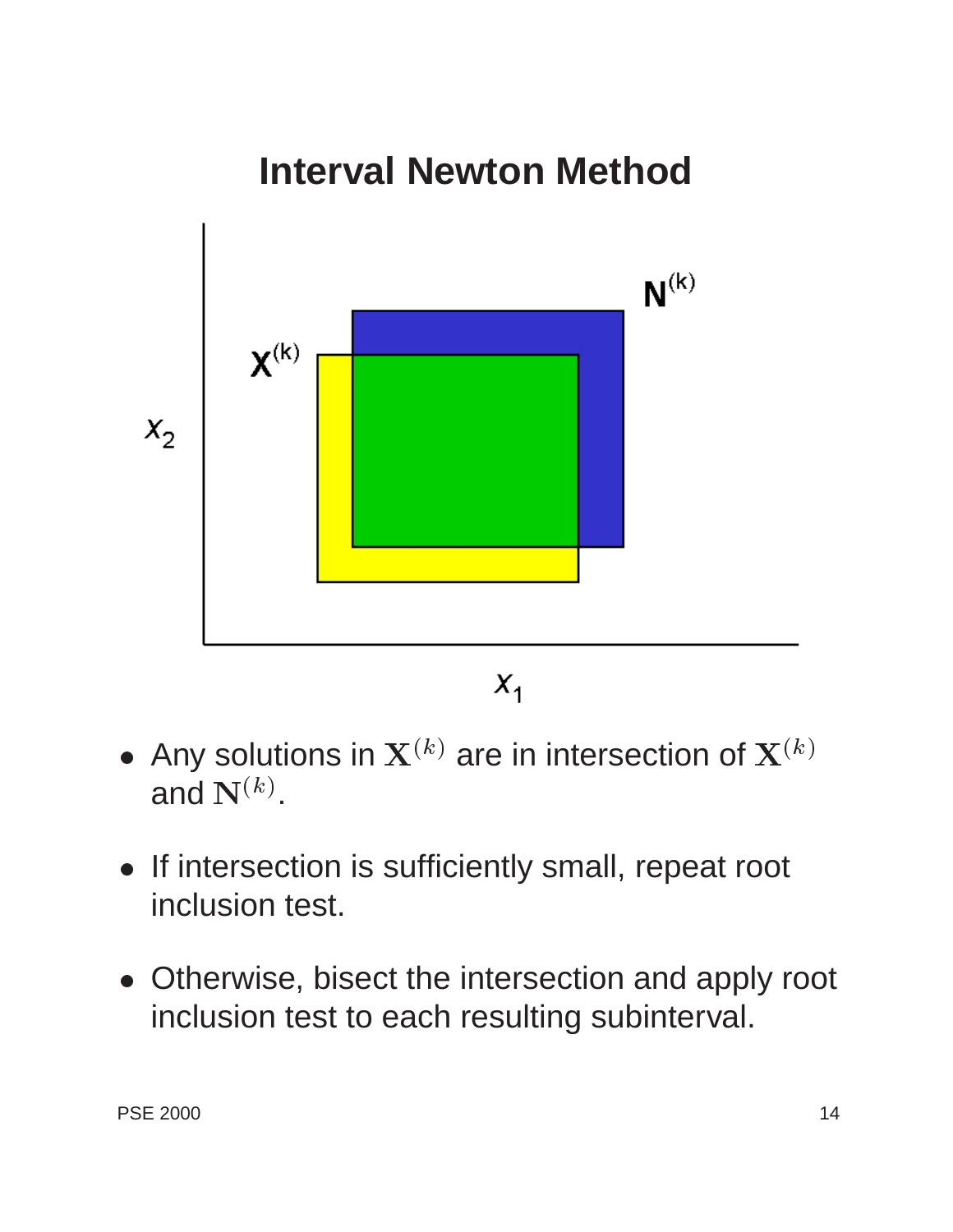# **Interval Approach (Cont'd)**

- This is a branch-and-prune scheme on a binary tree.
- $\bullet\,$  No strong assumptions about the function  ${\bf f}({\bf x})$ need be made.
- The problem  $f(x) = 0$  must have a finite number of real roots in the given initial interval.
- The method is not suitable if  $f(x)$  is a "black-box" function.
- If there is a solution at a singular point, then existence and uniqueness cannot be confirmed. The eventual result of the IN/GB approach will be a very narrow enclosure that *may* contain one or more solutions.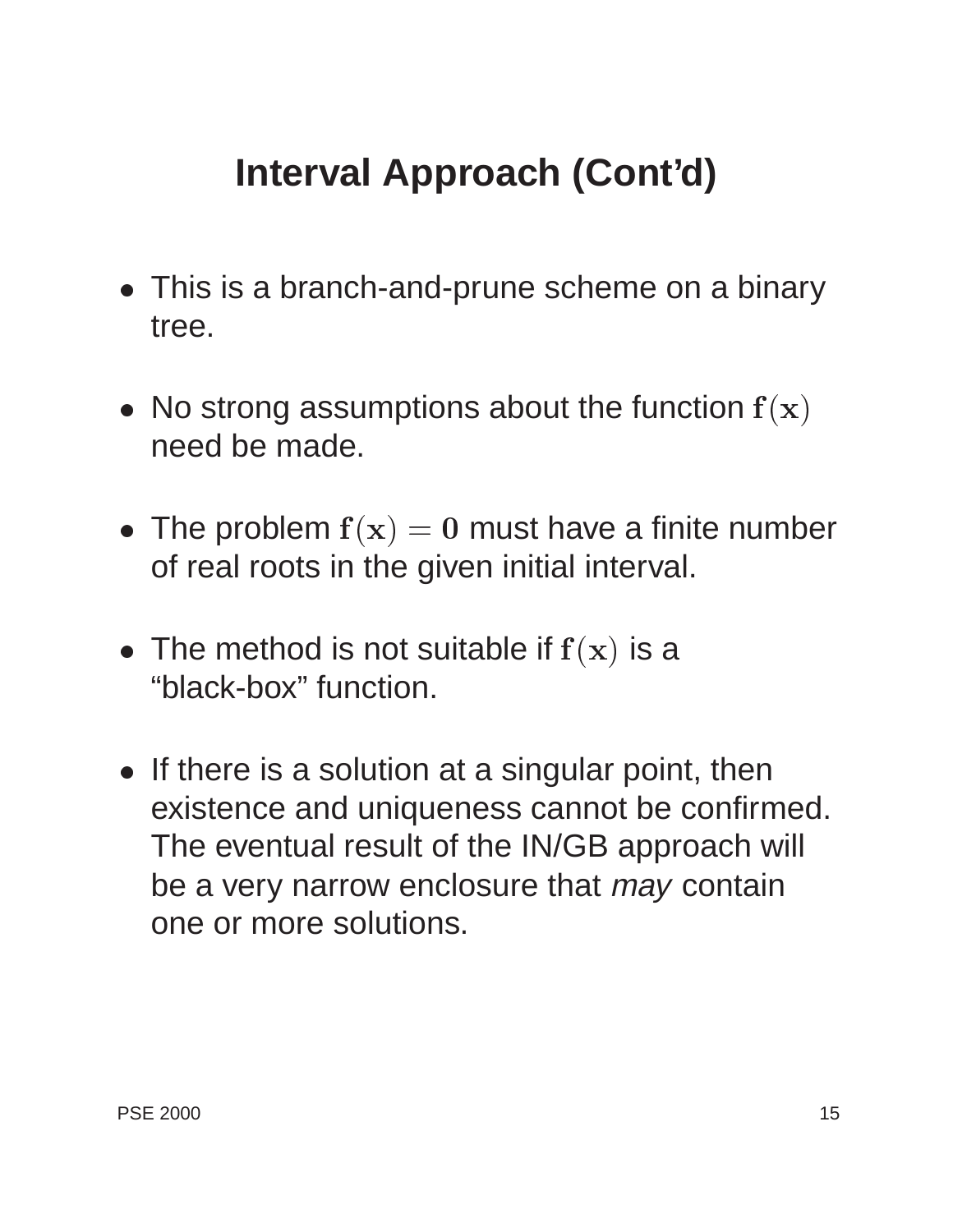# **Interval Approach (Cont'd)**

- Can be extended to global optimization problems.
- For unconstrained problems, solve for stationary points.
- For constrained problems, solve for KKT points (or more generally for Fritz-John points).
- Add an additional pruning condition (objective range test):
	- **–** Compute interval extension (range) of objective function.
	- **–** If its lower bound is greater than a known upper bound on the global minimum, prune this subinterval since it cannot contain the global minimum.
- This combines IN/GB with a branch-and-bound scheme.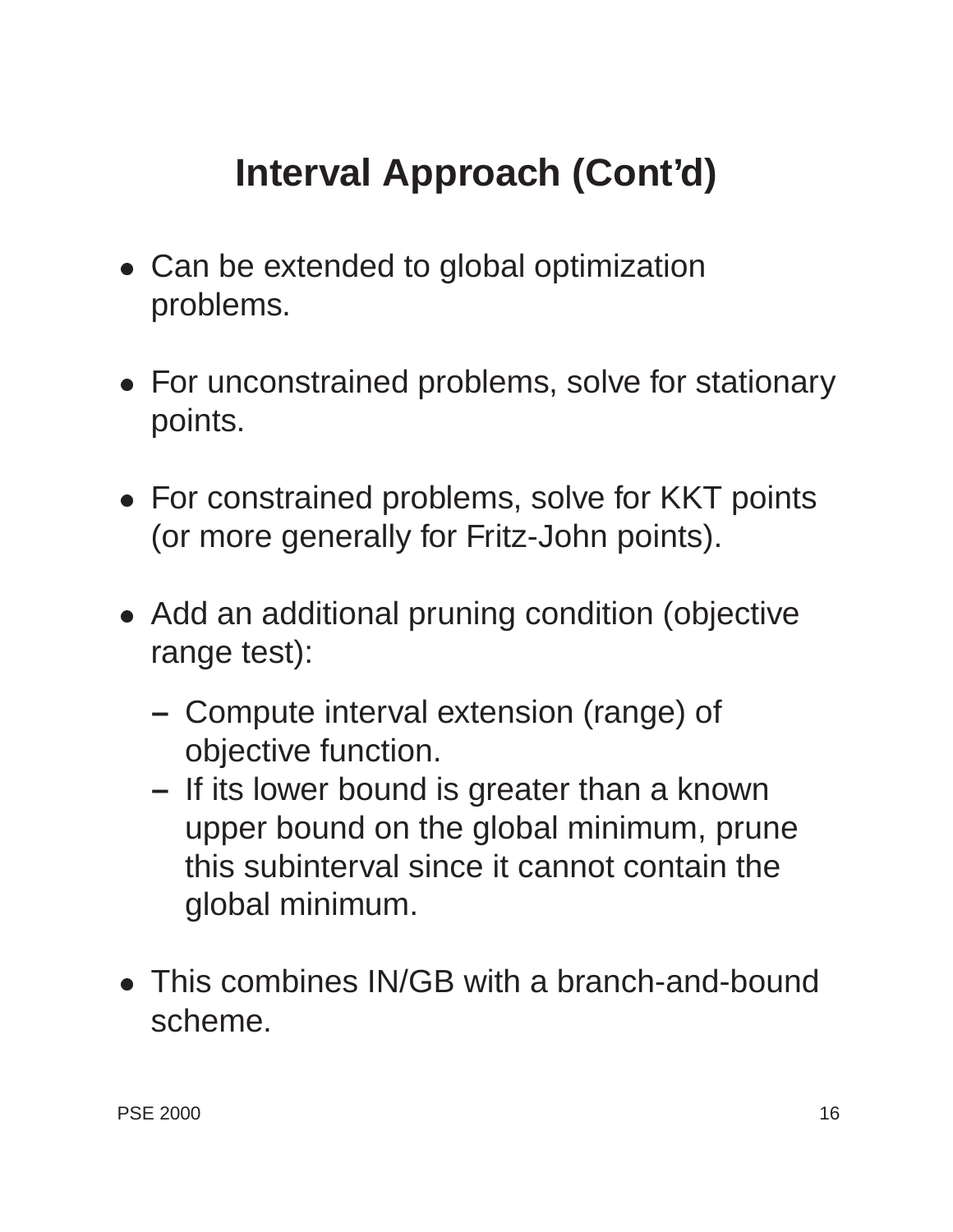#### **Problem 1**

 Estimation of Van Laar parameters from VLE data (Kim et al., 1990; Esposito and Floudas, 1998).

$$
P = \gamma_1 x_1 p_1^0(T) + \gamma_2 (1 - x_1) p_2^0(T)
$$
  

$$
y_1 = \frac{\gamma_1 x_1 p_1^0(T)}{\gamma_1 x_1 p_1^0(T) + \gamma_2 (1 - x_1) p_2^0(T)}
$$

where

$$
p_1^0(T) = \exp\left[18.5875 - \frac{3626.55}{T - 34.29}\right]
$$

$$
p_2^0(T) = \exp\left[16.1764 - \frac{2927.17}{T - 50.22}\right]
$$

and

$$
\gamma_1 = \exp\left[\frac{A}{RT}\left(1 + \frac{A}{B}\frac{x_1}{1 - x_1}\right)^{-2}\right]
$$

$$
\gamma_2 = \exp\left[\frac{B}{RT}\left(1 + \frac{B}{A}\frac{1 - x_1}{x_1}\right)^{-2}\right].
$$

• There are five data points and four measured variables with two parameters to be determined.

: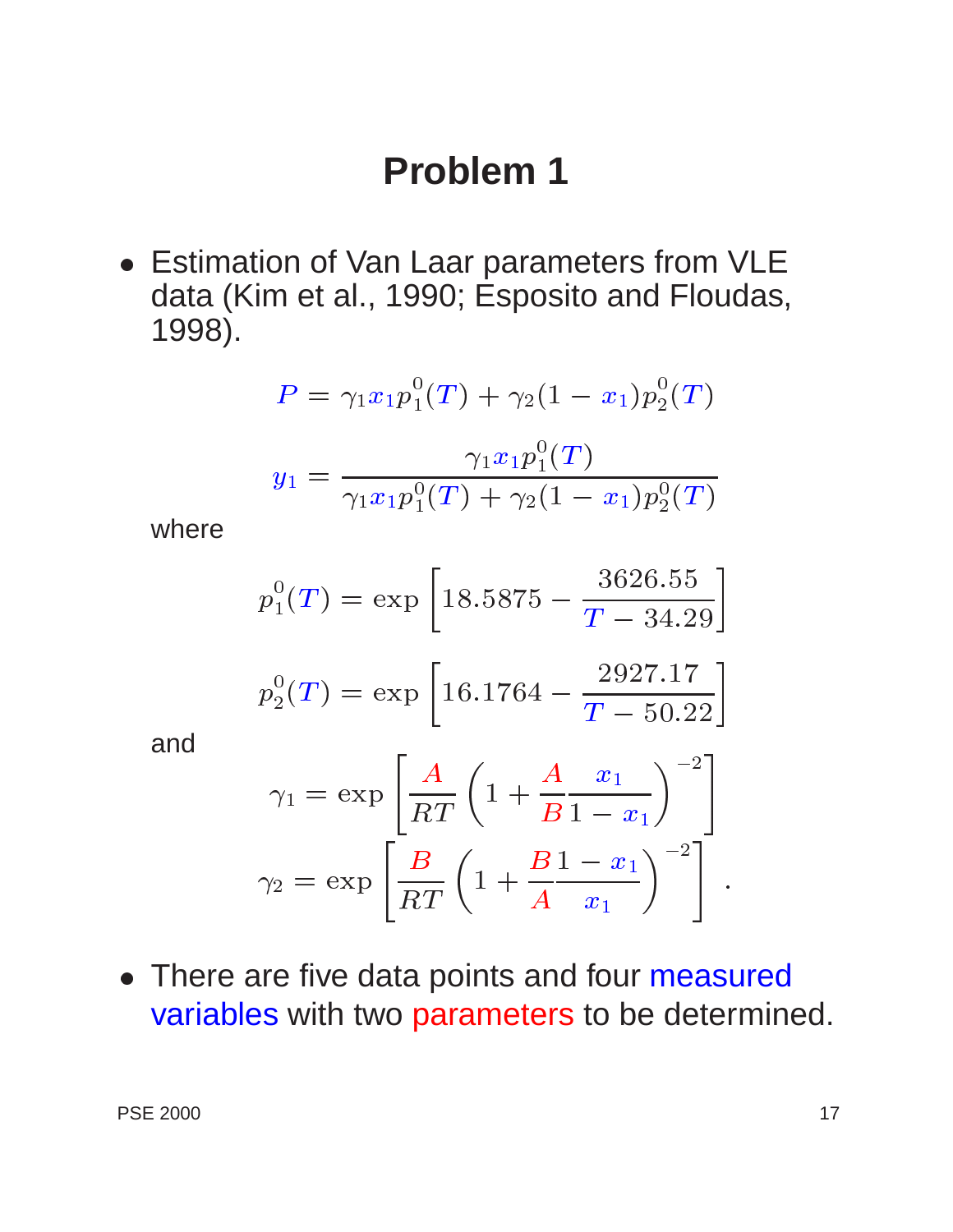# **Problem 1 (cont'd)**

- Unconstrained formulation is a 12-variable optimization problem.
- **Same search space used as in Esposito and** Floudas ( $\pm 3\sigma$  for the data variables).
- Global optimum found using interval method in 807.9 seconds on Sun Ultra 2/1300 workstation  $(SPECfp95 = 15.5)$ .
- Same as result found by Esposito and Floudas in 1625 seconds on HP 9000/C160 workstation  $(SPECfp95 = 16.3)$ .
- By turning off objective range test, can use interval method to show that there is only one stationary point (the global optimum) in the specified initial interval.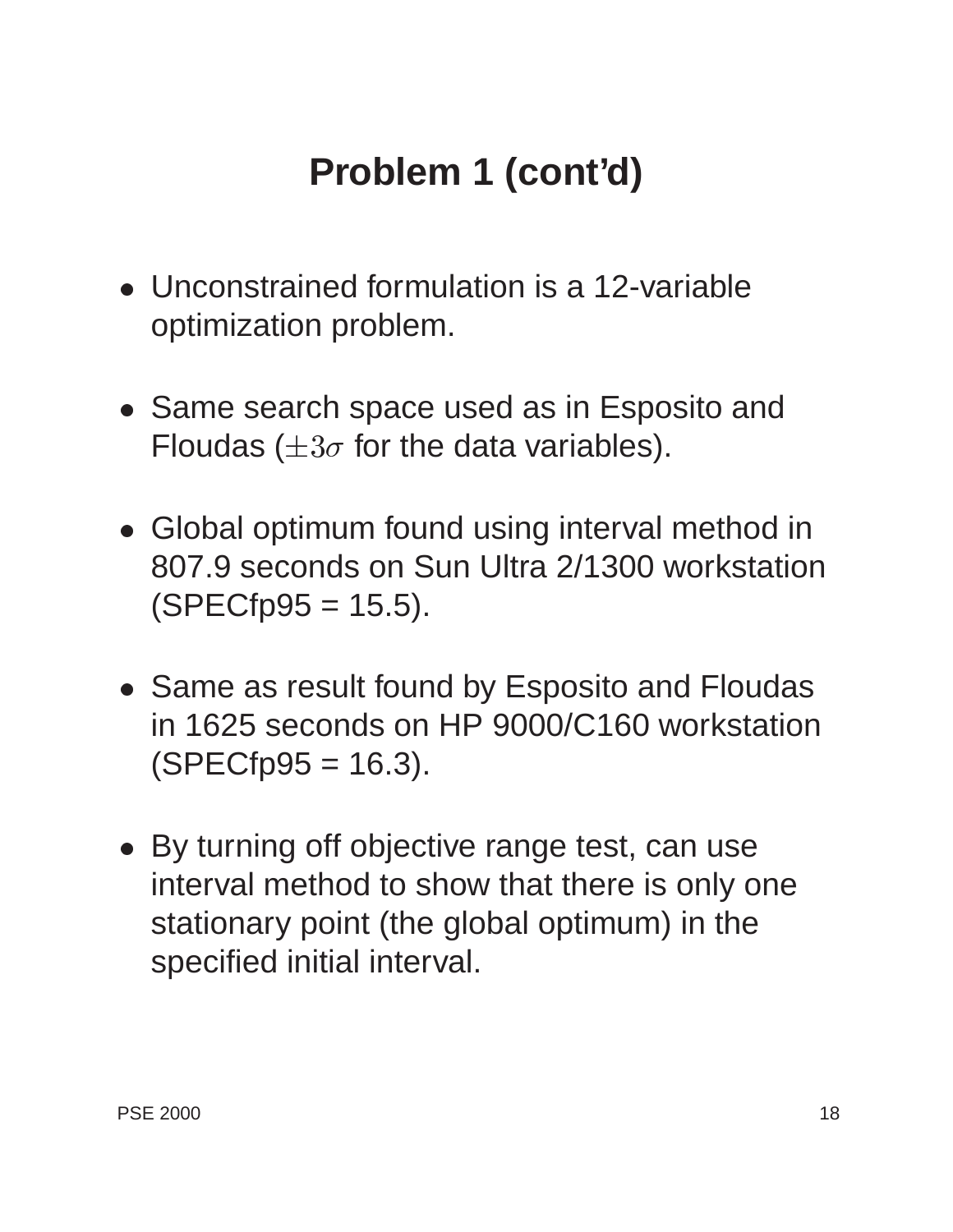#### **Problem 2**

- Estimation of parameters in CSTR model (Kim et al., 1990; Esposito and Floudas, 1998).
- Reaction is  $\mathrm{A} \stackrel{\mathtt{a}_1}{\longrightarrow} \mathrm{B}.$

$$
\frac{1}{\tau}(A_0 - A) - k_1 A = 0
$$

$$
\frac{-B}{\tau} + k_1 A = 0
$$

$$
\frac{1}{\tau}(T_0 - T) + \frac{-\Delta H_r}{\rho C_p}(k_1 A) = 0
$$

where

$$
k_1=c_1\exp\left(\frac{-Q_1}{RT}\right)
$$

• There are ten data points and five measured variables with two parameters to be determined.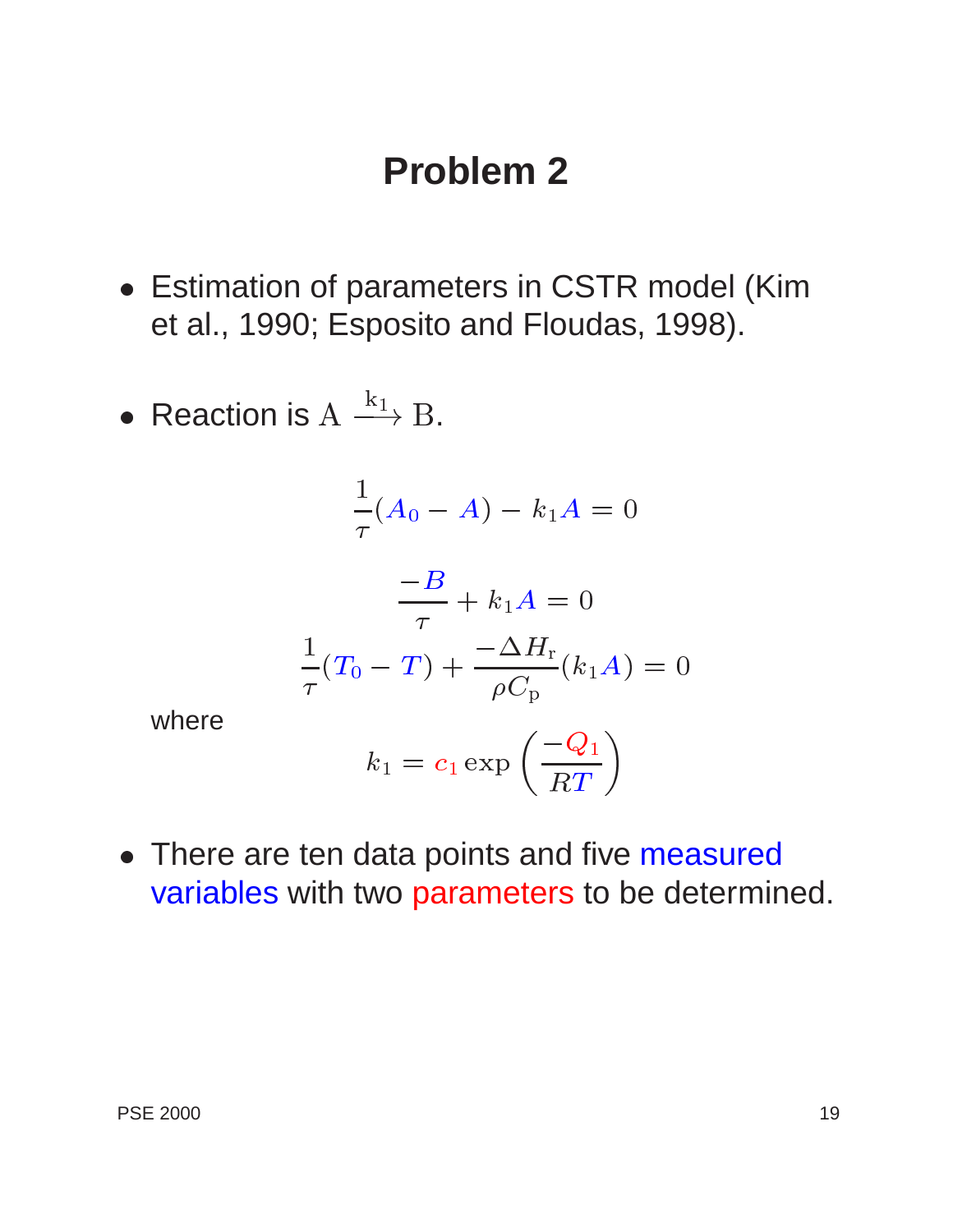# **Problem 2 (cont'd)**

- Unconstrained formulation is a 22-variable optimization problem.
- **Same search space used as in Esposito and** Floudas ( $\pm 3\sigma$  for the data variables).
- Global optimum found using interval method in 28.8 seconds on Sun Ultra 2/1300 workstation  $(SPECfp95 = 15.5)$ .
- Same as result found by Esposito and Floudas in 282.2 seconds on HP 9000/C160 workstation  $(SPECfp95 = 16.3)$ .
- By turning off objective range test, can use interval method to show that there is only one stationary point (the global optimum) in the specified initial interval.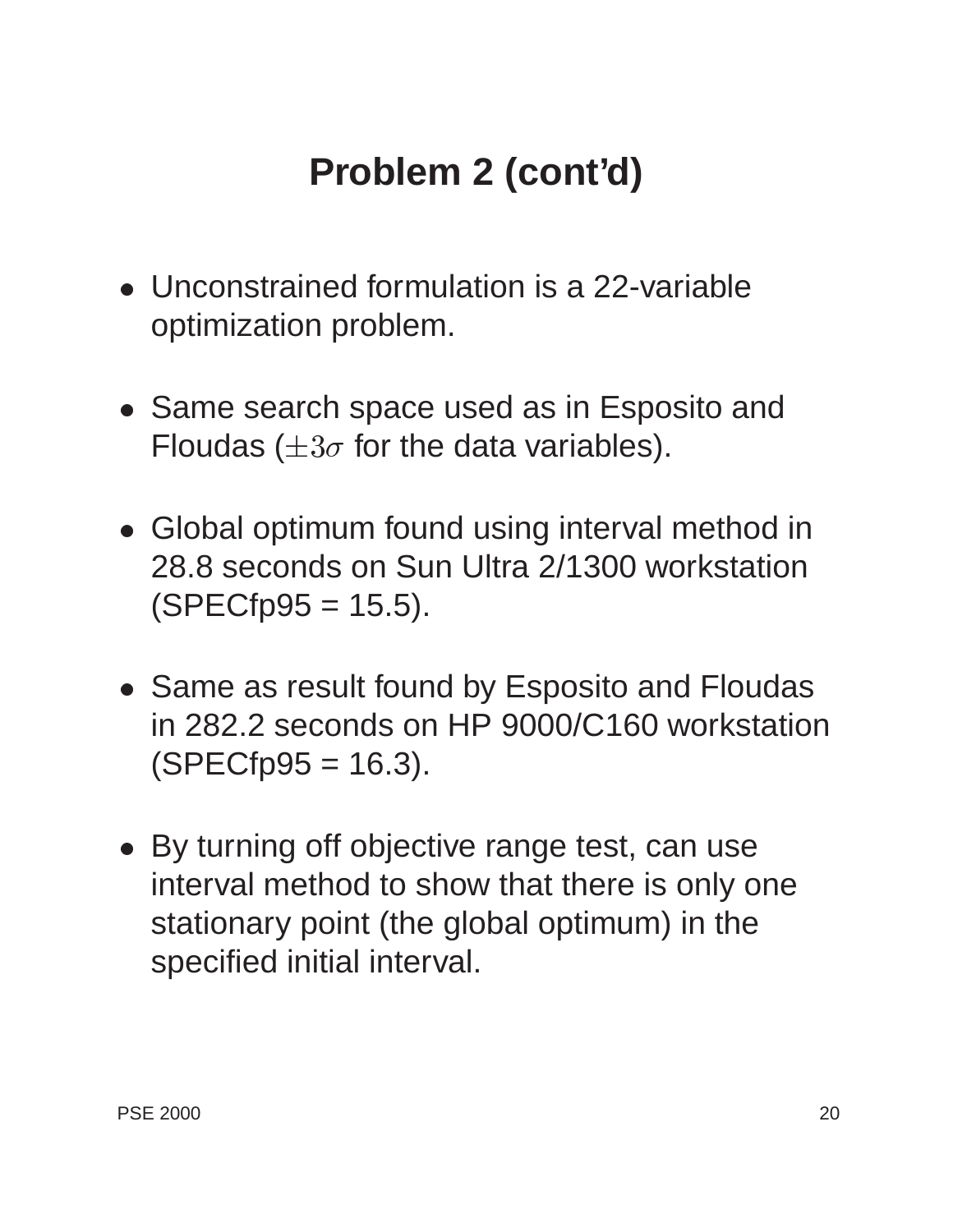#### **Problem 3**

- Estimation of parameters in batch reaction kinetics model (Bard, 1974).
- $\bullet$  Reaction is  $\mathrm{A}\stackrel{\scriptscriptstyle\mathrm{K}}{\longrightarrow}\mathrm{B}.$

$$
y = \exp(-kt)
$$

where

$$
k = \theta_1 \exp\left(-\frac{\theta_2}{T}\right).
$$

 There are seven data points (data set 2) and three measured variables with two parameters to be determined.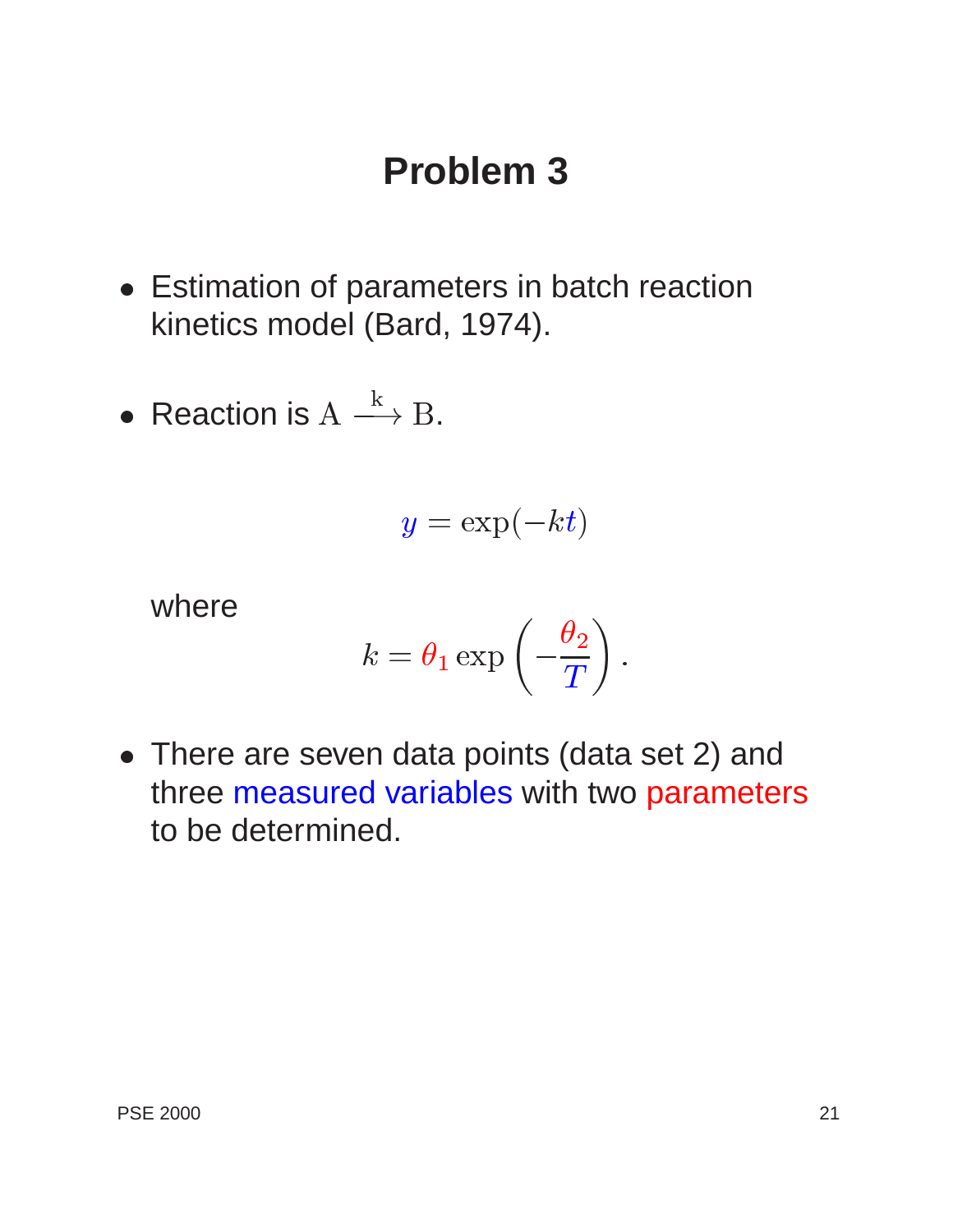## **Problem 3 (cont'd)**

- Unconstrained formulation is a 16-variable optimization problem.
- Global optimum found using interval method in 100.5 seconds on Sun Ultra 2/1300 workstation.
- By turning off objective range test, can use interval method to show that there is another local minimum in the specified initial interval.
	- Global minimum:  $\theta_1 = 336.474$  h $^{-1}$  and  $\theta_2 = 870.757$  K, with  $\phi = 34.24904$ .
	- $-$  Local minimum:  $\theta_1 = 7575.339$  h $^{-1}$  and  $\theta_2 = 1494.218$  K, with  $\phi = 36.46666$ .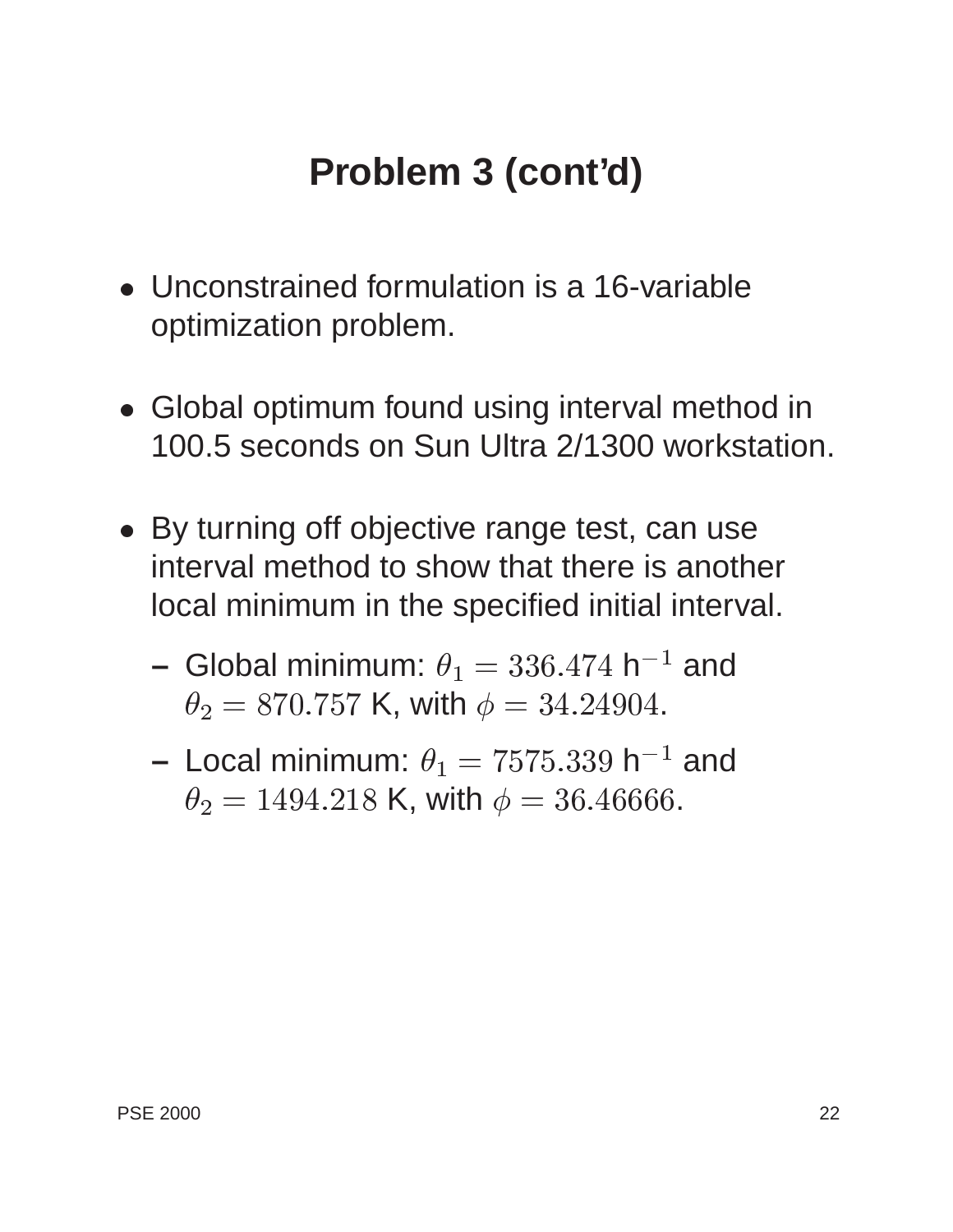# **Problem 3 (cont'd)**

- Use results of parameter estimation for prediction of initial reaction rate at 100 K.
- With globally optimal parameters, initial reaction rate at 100 K is 0.0556 h $^{\rm -1}.$
- With locally optimal parameters, initial reaction rate at 100 K is 0.0025 h $^{\rm -1}.$
- If a local optimizer was used on this problem, and it converged to the local, but not global, solution, and those results were used for reactor design studies, the results could be dangerously incorrect.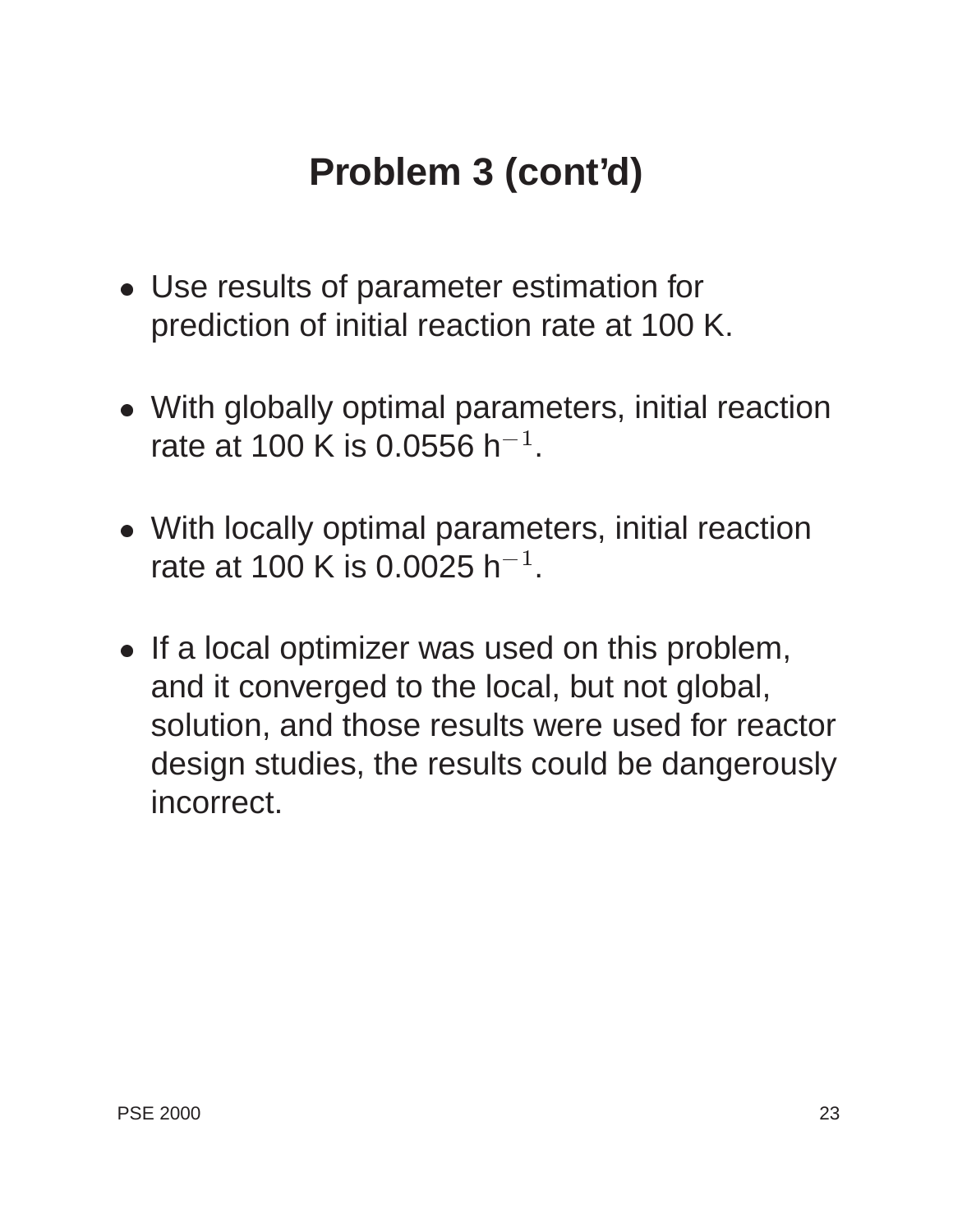# **Concluding Remarks**

- We have demonstrated a powerful new general-purpose and model-independent approach for solving EIV parameter estimation problems, providing a mathematical and computational guarantee of reliability.
- The guaranteed reliability comes at the expense of a significant CPU requirement. Thus, there is a choice between fast local methods that are not completely reliable, or a slower method that is guaranteed to give the correct answer.
- Continuing advances in hardware and software (e.g., compiler support for interval arithmetic) will make this approach even more attractive.
- Interval analysis provides powerful problem solving techniques with many other applications in the modeling of thermodynamics and phase behavior and in other process modeling problems.